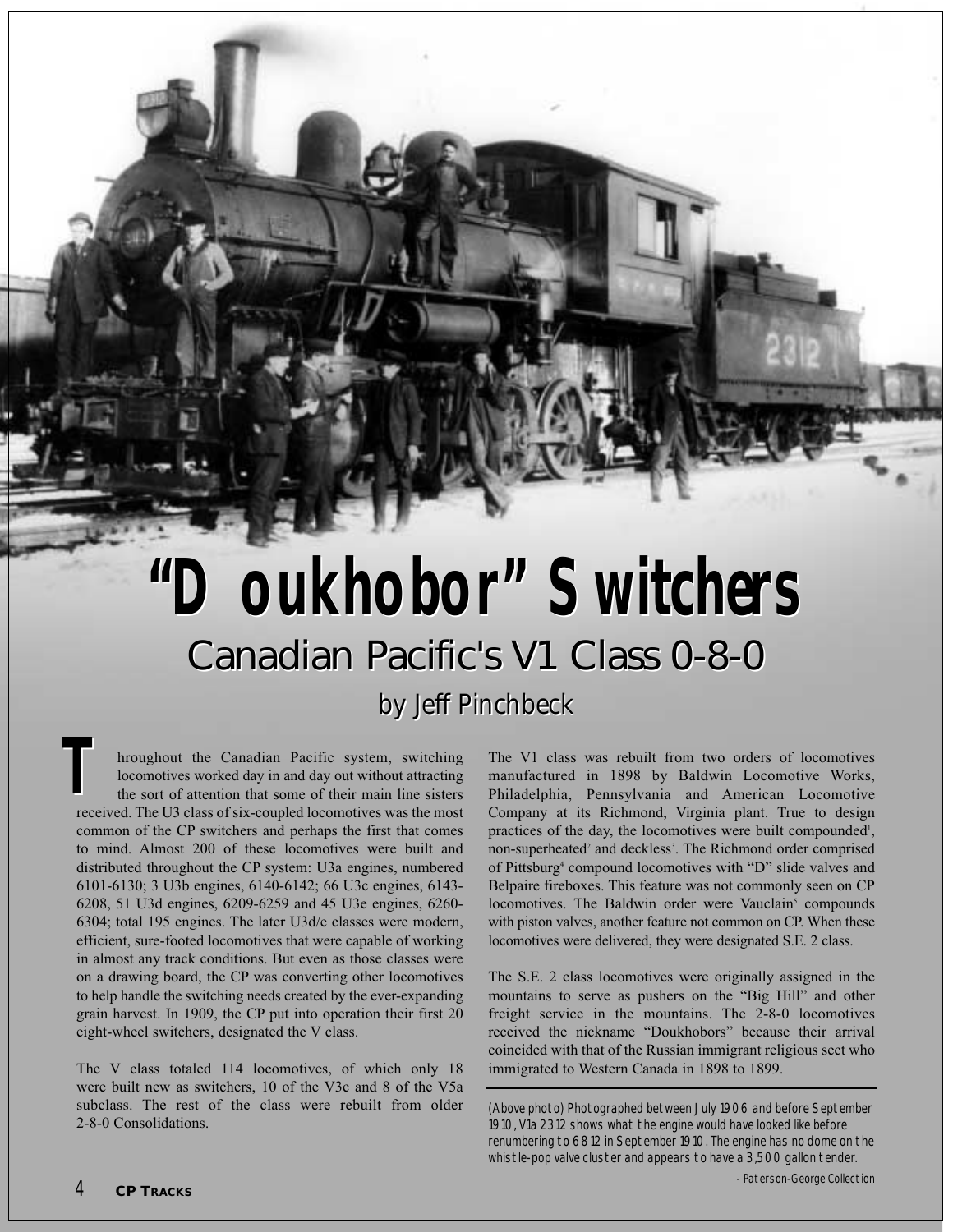





The 6832 was photographed July 1935 in Sutherland, Saskatchewan. The engine has many of the same features and apparatus as the Baldwin built V1As. However there are glaring differences such as the Belpair firebox.

- Paterson-George Collection.

Unlike 6801 and 6803, V1a 6806 has modern sand and steam domes, and a toolbox under the smoke box. Other features are similar to what we expect on more typical CP switching locomotives like the U3 switchers. The whistle and pop valve dome is also different in that the arrangement lacks a whistle shield. This engine pulls along a 3,500 gallon switching tender. No date or location.

- Railway Memories Collection

Waiting with a cut of cars, 6809 was photographed in Lethbridge, Alberta on October 12, 1941. The 6809 has "normal" sand and steam domes but has another style of whistle and pop valve dome. It is difficult to be sure, but the cab looks like it was rebuilt at one time because unlike the tongue-andgroove planking usually used to board up the cab windows the space is smooth.

> - Paterson-George Collection.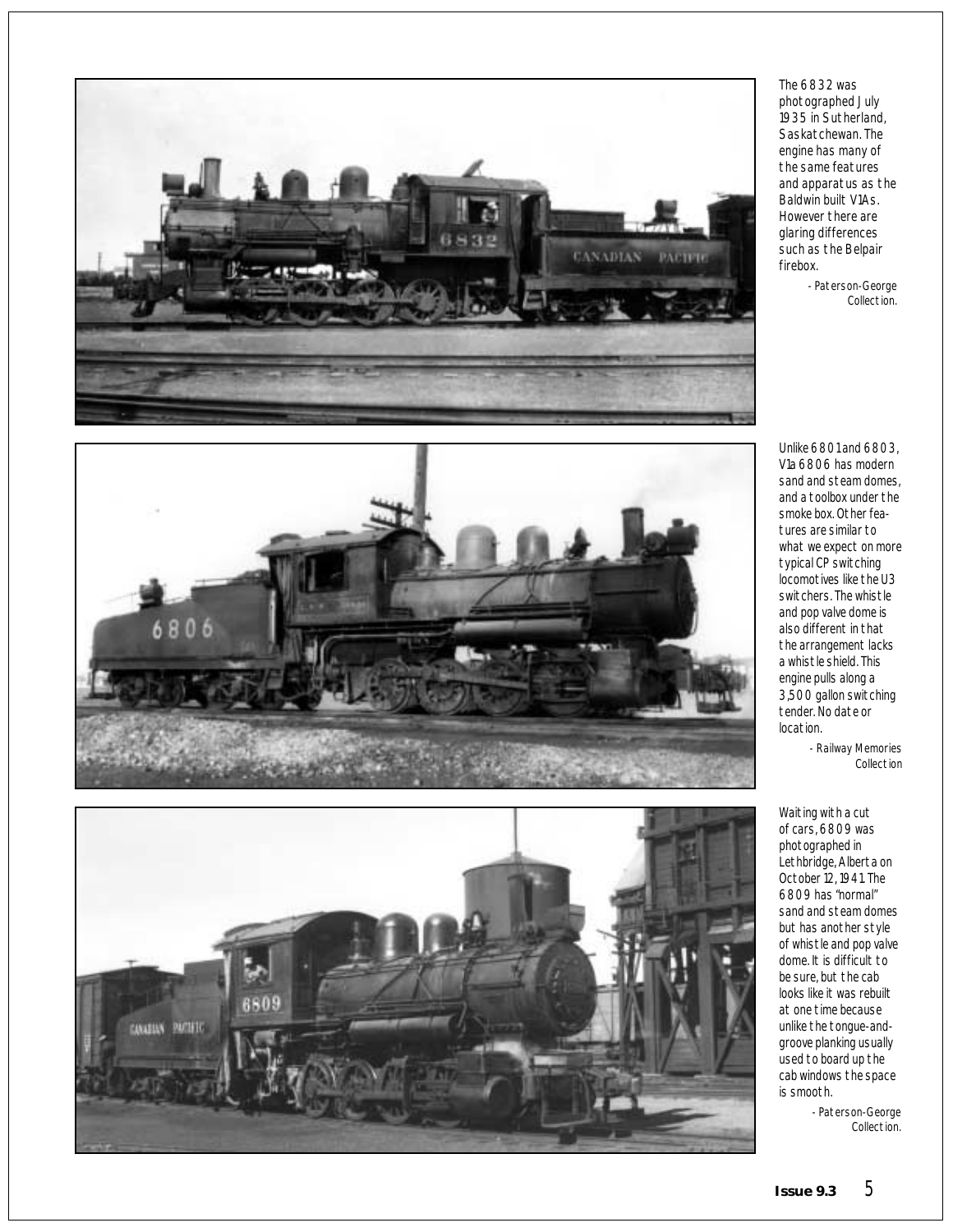

The 6810 was photographed in Vancouver on April 28, 1939 and demonstrates why this class is so interesting to study. This locomotive has the original Baldwin domes and yet another style of whistle and pop valve dome. The tongue-and-groove window filler on the cab shows clearly in this photograph. The engine has a 3,400 gallon tender from a 70" driver Ten-Wheeler such as an E4.



This fireman side view of 6816 appears to be taken during the early part of the Second World War, most likely in Vancouver because the headlight has been removed and the smaller black-out style fitted. This another example of the diversity of the hardware used on the V1a switchers. This locomotive has a combination of a Baldwin steam dome and a normal CP sand dome. Just to be unique, this engine does not have the usual CP bell-boiler feed water valve assembly. Instead, this engine has a simple bell mount between the domes and the boiler feed water at the side just above the air tank, an arrangement that would be similar to when the engine was built. The engine appears to have a 4,000 gallon tender.

- Railway Memories Collection.

Left and right side views of an engine are always informative but what makes it even more fun is when the engine has been modified. In this undated photo from what appears to be the later Second World War years, we have the engineer's side view. The wartime headlight is on the smoke box front and the number board moved down. We also see a smaller 3,500 gallon capacity tender.

- Railway Memories Collection.

- Paterson-George Collection.



This photo of 6820 was taken by Cyril Littlebury in Vancouver, B.C. in 1921. Note the large shielded dome around the pop-whistle cluster. - Hutchinson-Matthews Collection



This photo of 6821 taken by Cyril Littlebury in 1921 shows some interesting differences from sister 6820.

- Hutchinson-Matthews Collection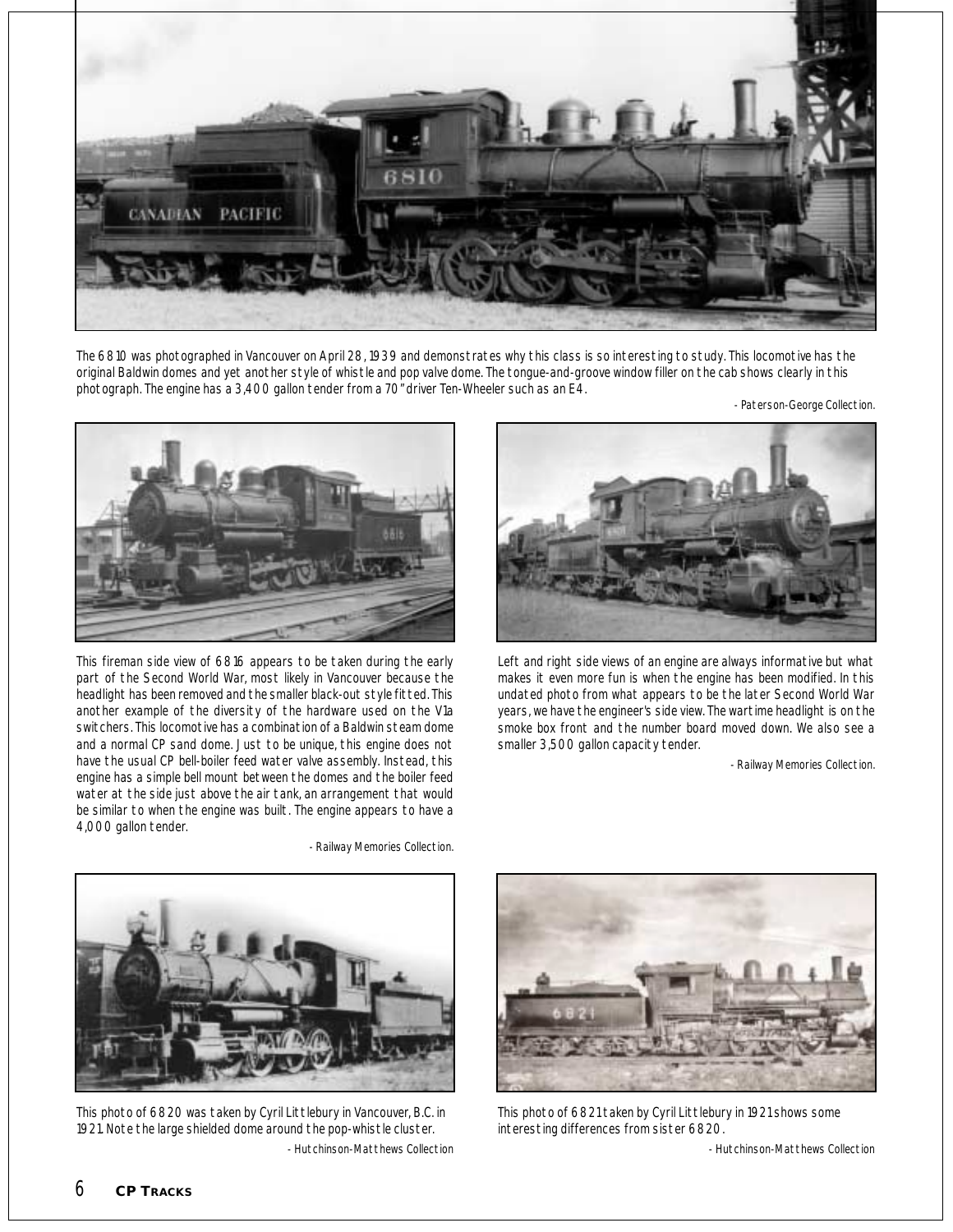

In this photograph, In this photograph,<br>around 1934, Vla<br>6801 is in Winnipeg.<br>This engine shows<br>some typical fea-<br>tures such as the<br>original Baldwin sand<br>and steam dome covers, whistle shield on<br>the pop-valve cluster<br>and the tender with<br>sever around 1934, V1a 6801 is in Winnipeg. This engine shows some typical features such as the original Baldwin sand and steam dome covers, whistle shield on the pop-valve cluster and the tender with several inches added to the bottom of the tank to increase the water capacity from 3,200 to 3,500 gallons.

- Paterson-George Collection

In 1906, CP changed their entire locomotive classification system and the 2-8-0 Doukhobors were reassigned to the L4a and L4c classes. These locomotives continued to work for a few years and were then rebuilt and renumbered as switchers and classed as V1a and V1b in the 2300 number series. The rebuilding involved the installation of simple cylinders, and 'D' slide valves. The rebuilt locomotives had a tractive effort of 28,800 lbs for the V1a and 31,200 lbs for the V1b. The locomotives had an adhesion factor of 5.03 and 4.65, respectively. In other words, they were sure-footed. In 1912, the locomotives were renumbered again to their final number series, 6800-6834.

The V1 switchers were assigned to almost every major point between Vancouver and Fort William, part of present-day Thunder Bay. After 20 years service many V1 switchers were out-classed by larger and more powerful switcher locomotives. Retirements began in the late 1930s with 28 scrapped, 6 in the 1940s and one, 6809, survived to the early 1950s only to be scrapped in February 1951. One notable locomotive assignment was 6801, which served as shop track "goat" at Alyth Yard from 1940 to1946. When 6801 was scrapped in 1946, the 6909 took over until 1951.

V1s were surprisingly diverse looking. Locomotives had either the original tender or new switcher tenders. If a locomotive kept an original tender, the coal bunkers were built up with boards to increase the coal capacity. Many of the Baldwin-built locomotives kept the original steam dome covers, while others received new ones of a design similar to other small CP locomotives. Some locomotives when rebuilt had cabs placed higher to improve visibility for the engineer. For the fireman, this meant climbing down from his seat to the tender floor to shovel coal.

## *Modelling Notes:*

HO scale modellers have an excellent starting point to create the V1a locomotive. The Roundhouse 2-8-0 Old Timer is based on the standard Baldwin 2-8-0 of the 1890s and is an excellent starting point for modelling a V1a switcher. The boiler, wheel spacing and all major dimensions, including wheel diameter, are very close. The model tender would also be correct for the V1a locomotives that retained their original tenders.

Your V1a would receive standard switcher painting and lettering. The locomotive would be a black, window sashes painted Tuscan Red and all lettering would be imitation (dulux) gold. In the post-1928 era, twelve-inch high numbers on the cab sides are centered neatly with the total width of the numbers no wider than 5 feet. The tender receives 10" high, 14' 5" wide, "CANADIAN PACIFIC" lettering centered on the tender sides. The end of the tender displays the locomotive number in 5 inch lettering with the lettering a maximum of 2' 5" high from the tender frame centered on the end. Two inches below, two inch lettering would display the tender water capacity in gallons. Refer to photographs to confirm the correct placement of lettering.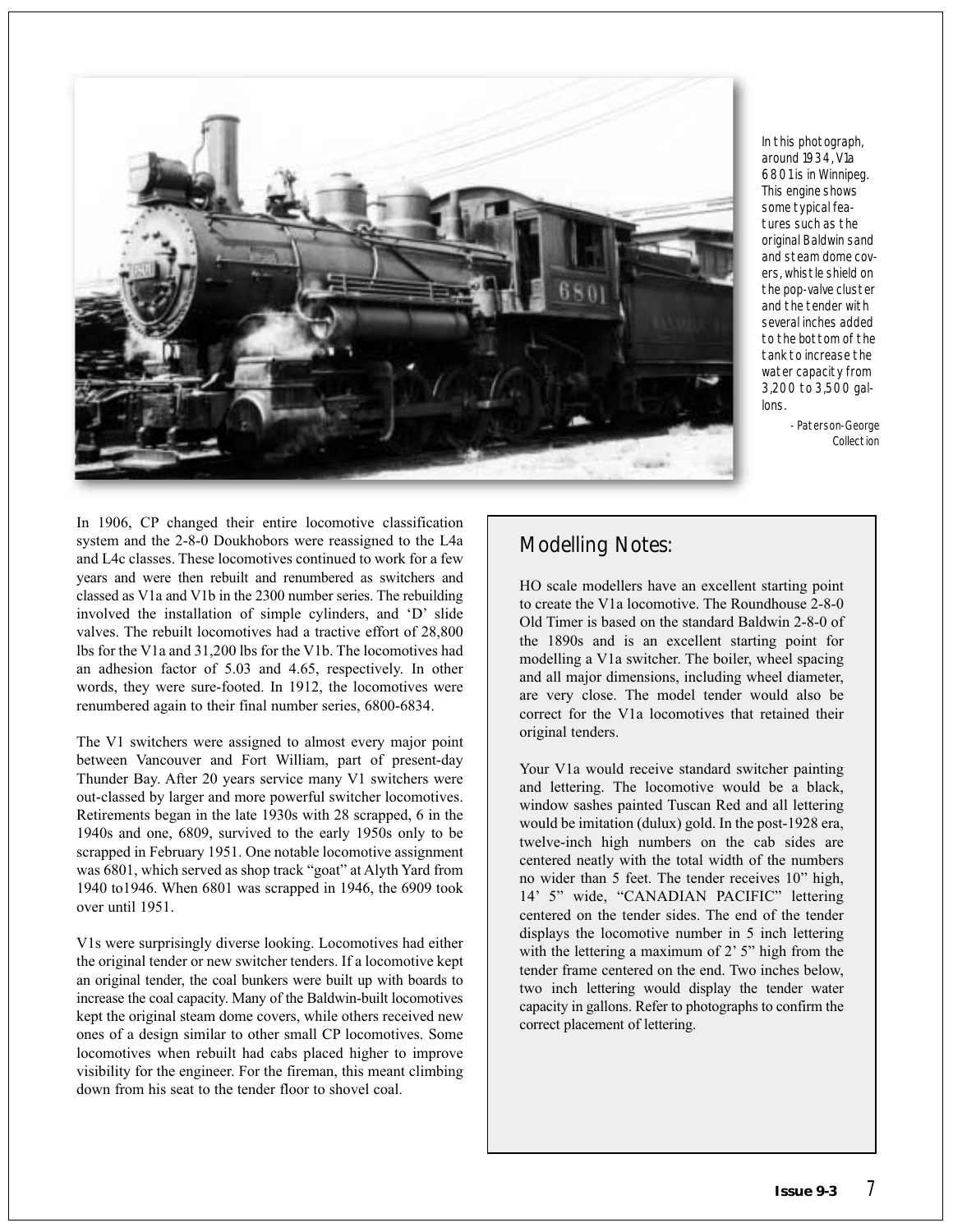

The main rods of V1a 6803 are removed and placed on the running boards with the cross head blocked. This would indicate the locomotive was moved for maintenance or, dare we believe, scrapping. This engine has the original Baldwin domes and sports a 3,500 gallon switching tender. No date or location.

- Paterson-George Collection.



This undated War-years photograph shows an uncommon view of 6822. We notice a couple of features looking from the rear of the engine. The first is the 3,400 gallon tender from an E-class engine. The rear of the tender tank displays the standard warning for employees not to travel on the footboard. From this vantage point we can also see the door on the rear of the engine cab, required on deckless engines, where the engineer would enter.

- Railway Memories Collection.

|               | LOCOMOTIVE ASSIGNMENTS |                |               |                    |              |
|---------------|------------------------|----------------|---------------|--------------------|--------------|
| <b>Number</b> | 1916                   | 1930           | <b>Number</b> | 1916               | 1930         |
| 6800          | Alyth                  | Calgary        | 6818          | <b>Grand Forks</b> | Ogden Shops  |
| 6801          | Lethbridge             | Medicine Hat   | 6819          | Hardisty           | Wilkie       |
| 6802          | <b>Brandon</b>         | Winnipeg       | 6820          | Kamloops           | Vancouver    |
| 6803          | Alyth                  | Red Deer       | 6821          | Fort William       | MacLeod      |
| 6804          | Winnipeg               | <b>Brandon</b> | 6822          | Moosejaw           | Vancouver    |
| 6805          | Fort William           | Fort William   | 6823          | Medicine Hat       | Strathcona   |
| 6806          | Weyburn                | Alyth          | 6824          | Cranbrook          | Ogden Shops  |
| 6807          | <b>Broadview</b>       | <b>Brandon</b> | 6825          | Souris             | Kenora       |
| 6808          | Alyth                  | Ogden Shops    | 6826          | Fort William       | Lethbridge   |
| 6809          | Alyth                  | Alyth          | 6827          | Regina             | Regina       |
| 6810          | Field                  | Vancouver      | 6828          | Calgary            | Red Deer     |
| 6811          | Medicine Hat           | Strathcona     | 6829          | Kenora             | Kenora       |
| 6812          | Minnedosa              | Assinaboia     | 6830          | MacLeod            | Medicine Hat |
| 6813          | Minnedosa              | <b>Brandon</b> | 6831          | Alyth              | Ogden Shops  |
| 6814          | Transcona Yard         | Bredenbury     | 6832          | Lethbridge         | Sutherland   |
| 6815          | Vancouver              | Vancouver      | 6833          | Transcona Yard     | Minnedosa    |
| 6816          | <b>Grand Forks</b>     | Vancouver      | 6834          | <b>Broadview</b>   | Winnipeg     |
| 6817          | Vancouver              | Vancouver      |               |                    |              |

Location Notes: Alyth (Calgary); Ogden Shops(Calgary); Strathcona (Edmonton); Sutherland(Saskatoon); Transcona Yard(Winnipeg) Source: Canadian Pacific Steam Locomotives, Omer Lavallee

### *Footnotes:*

1 Compounding is a cylinder configuration to try to improve fuel efficiency of steam locomotives by recycling exhaust steam from a high pressure cylinder to a low pressure cylinder. Compounding grew out of favour when superheating came into wide spread use because superheating provided greater steam economy.

2 Superheating is a process of using an appliance to raise the temperature of steam. The process removes the suspended water from the boiler steam to make a pure gas. The improved efficiencies result from suspended water being converted to "dry" steam. The higher steam temperature allows the steam to be used twice before it condenses back to water.

3 Deckless locomotives are a locomotive configuration where the boiler backhead was flush with or protruding through the rear cab wall (no cab deck). The fireman stood on the tender and shoveled coal into the firebox. The engineer, fireman and on freight trains, the head-end brakeman had to climb into and out of the cab through doors on each side of the rear wall of the cab.

4 The Pittsburg compound design was the most common design on the CP. The configuration consisted of a high pressure cylinder on one side and low pressure on the other. The engineer would start the locomotive with the low pressure cylinder receiving high pressure steam and would switch to compounding once the train was started for greater steam efficiency. The configuration is also known as cross compounding.

5 The Vauclain compound design was a Baldwin patented design where each side of the locomotive had a high and low pressure cylinder conjoined. This configuration wasn't very popular because it was more complex to maintain. The Vauclain configuration is also known as balanced compounding.

6 Factor of adhesion is the ratio of the locomotive weight on the drivers and the starting tractive effort. The static coefficient of friction between a steel tire and rail is 0.25. The ideal factor of adhesion is the reciprocal of the coefficient of friction, which is 4. Locomotives with lower values were slippery, while higher considered sluggish in that they tend to get bogged down instead of slipping. As tires and rails became polished or wet with rain or snow, the coefficient decreased, increasing the tendency to slip. Fall leaves, which are greasy, have the same effect.